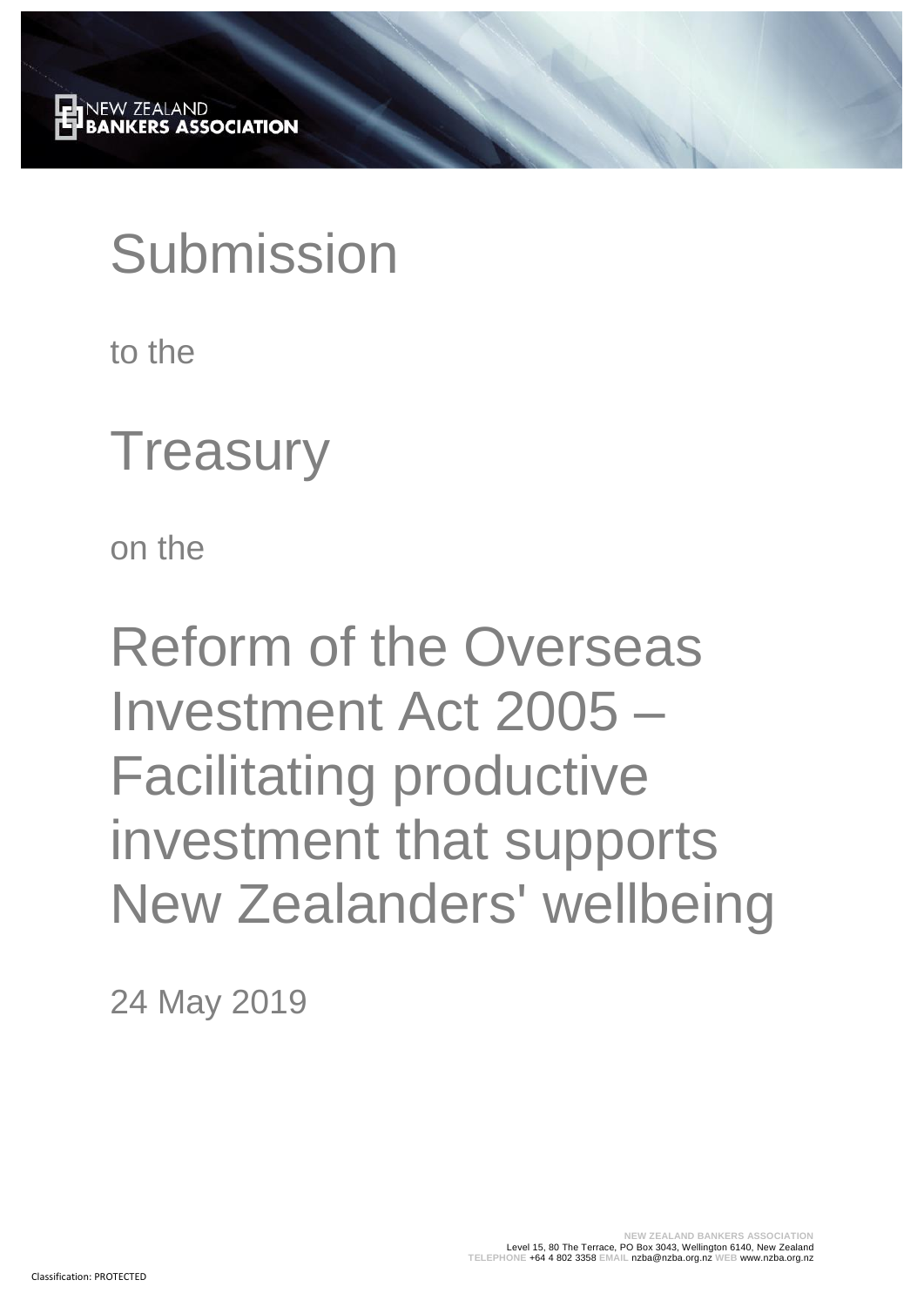### **About NZBA**

- 1. NZBA works on behalf of the New Zealand banking industry in conjunction with its member banks. NZBA develops and promotes policy outcomes that contribute to a strong and stable banking system that benefits New Zealanders and the New Zealand economy.
- 2. The following seventeen registered banks in New Zealand are members of NZBA:
	- ANZ Bank New Zealand Limited
	- ASB Bank Limited
	- Bank of China (NZ) Limited
	- Bank of New Zealand
	- China Construction Bank
	- Citibank, N.A.
	- The Co-operative Bank Limited
	- Heartland Bank Limited
	- The Hongkong and Shanghai Banking Corporation Limited
	- Industrial and Commercial Bank of China (New Zealand) Limited
	- JPMorgan Chase Bank, N.A.
	- Kiwibank Limited
	- MUFG Bank, Ltd
	- Rabobank New Zealand Limited
	- SBS Bank
	- TSB Bank Limited
	- Westpac New Zealand Limited

#### **Background**

- 3. NZBA welcomes the opportunity to provide feedback to the Treasury on its consultation document *Reform of the Overseas Investment Act 2005: Facilitating productive investment that supports New Zealanders' wellbeing* (**Consultation Document**). NZBA commends the work that has gone into developing the Consultation Document.
- 4. If you would like to discuss any aspect of the submission further, please contact:

Antony Buick-Constable Deputy Chief Executive & General **Counsel** 04 802 3351 / 021 255 4043 [antony.buick-constable@nzba.org.nz](mailto:antony.buick-constable@nzba.org.nz) Olivia Bouchier Policy Director and Legal Counsel 04 802 3353 / 021 876 916 [olivia.bouchier@nzba.org.nz](mailto:olivia.bouchier@nzba.org.nz)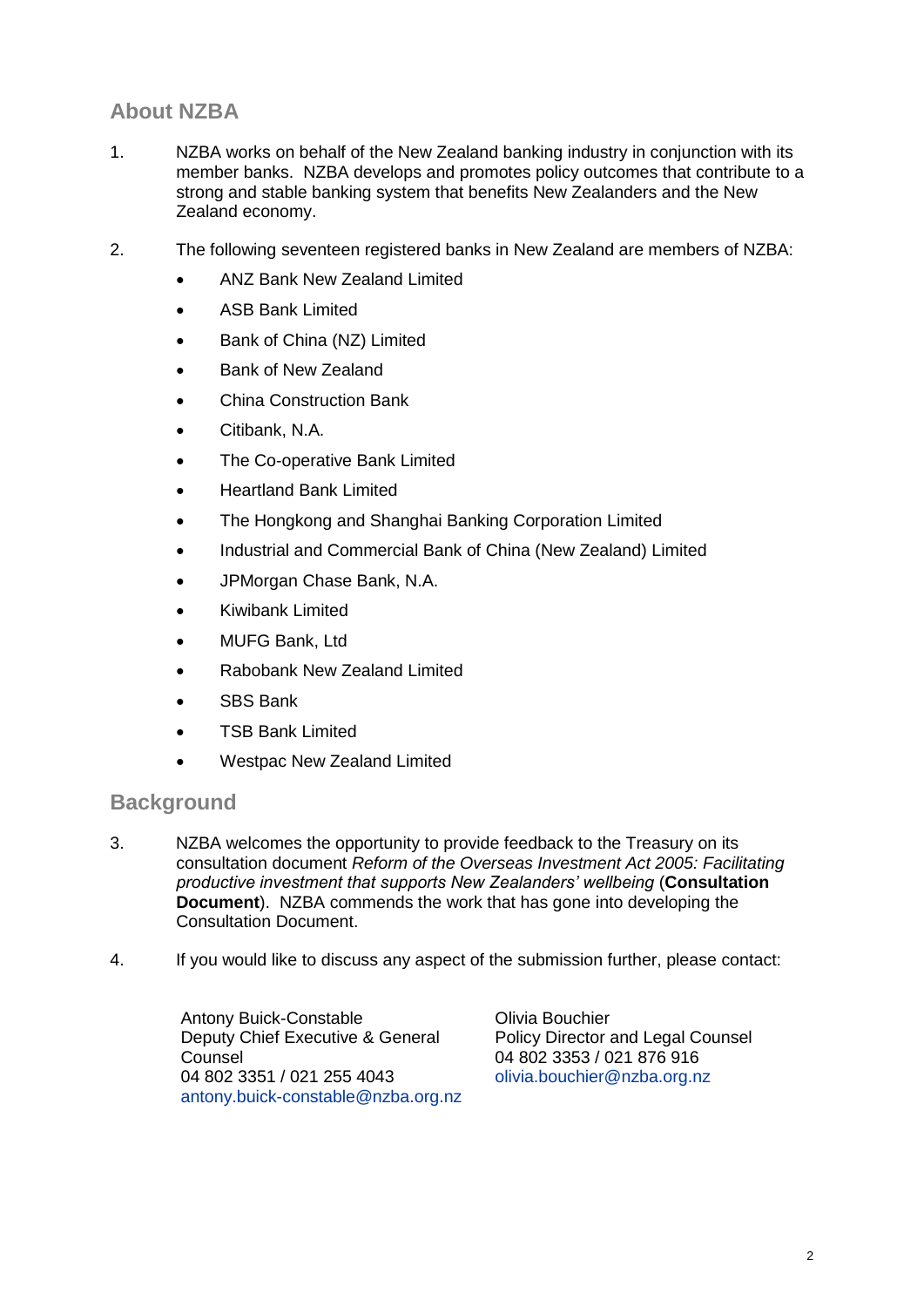#### **Introduction**

 $\overline{a}$ 

- 5. NZBA supports reform of the Overseas Investment Act 2005 (**OIA**) and its aim to build productivity and support the economy through overseas investment. In particular, we support measures to reduce the regime's complexity and ensure that compliance is proportionate to risk.
- 6. NZBA has one submission on the Consultation Document as it relates to the definition of 'overseas person' in respect of bodies corporate.

**Definition of 'overseas person' as it applies to bodies corporate is too broad with respect to financing transactions**

- 7. The Consultation Document recognises that the current definition of 'overseas person' captures a range of domestically incorporated bodies that are majority owned and controlled by New Zealanders or which have strong connections to New Zealand. This includes New Zealand registered banks which are wholly owned subsidiaries of non-domestically incorporated entities (in particular, the four banks which the Reserve Bank of New Zealand recognises as being 'dominant' in all categories of domestic systemic importance in its review of the capital adequacy of registered banks).
- 8. In recognition of the existing widely drafted definition, the Overseas Investment Regulations 2005 provide for an exemption for common lending/financing transactions. The Overseas Investment Office states in its guidance that:<sup>1</sup>

*The Regulations recognise that [requiring lenders to obtain consent for security arrangements] would interfere with the legitimate business interests of mortgage lenders and exemptions are provided to protect these interests. Regulation 41 exempts the acquisition by an overseas person of "securities" or rights or interests in "securities" under a "security arrangement.*

- 9. In addition to the types of financing referred to above, there is other financing undertaken by registered banks in which issues with the OIA may arise – the financing of asset purchases by way of sale and leaseback, and the financing of receivables purchases.
- 10. NZBA considers that Treasury should make changes to the OIA which ensure that the definition of 'overseas person' does not capture registered banks which are wholly owned subsidiaries of non-domestically incorporated entities with respect to the various types of financing transactions provided by those entities, not just those already provided for in the exemptions.
- 11. However, under the proposals in the Consultation Document, some banks would still be captured by the definition of 'overseas person' and would not satisfy Options 1 to 3. Additionally, these entities would fail to meet all of the suggested requirements for an exemption under Option 4 (noting that these criteria are intended to be examples).
- 12. As such, we submit that Option 4 should provide for an exemption where the entity in question is a registered bank under the Reserve Bank Act 1989 (**RBNZ Act**), and

<sup>1</sup> [https://www.linz.govt.nz/overseas-investment/find-out-if-you-need-consent-invest-new-zealand/determining](https://www.linz.govt.nz/overseas-investment/find-out-if-you-need-consent-invest-new-zealand/determining-ownership-or-control-interest)[ownership-or-control-interest](https://www.linz.govt.nz/overseas-investment/find-out-if-you-need-consent-invest-new-zealand/determining-ownership-or-control-interest)